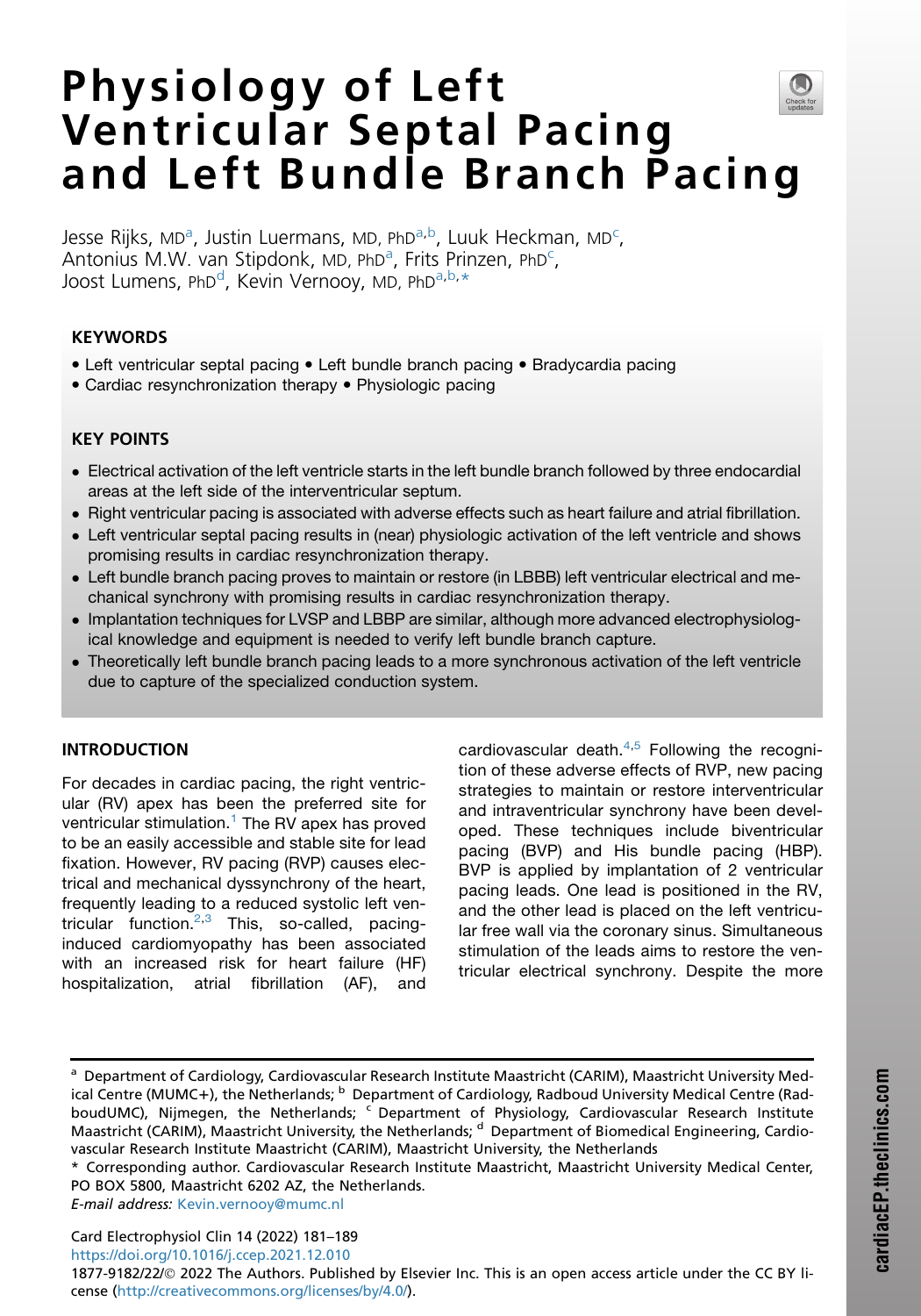synchronous electrical activation, biventricular pacing still results in a nonphysiologic activation.

The most physiologic form of pacing is provided by HBP, as there is complete recruitment of the conduction system to both ventricles. HBP remains challenging due to several factors. First, implantation is challenging with a narrow anatomic target zone, resulting in moderate success rates varying from 81% to 87% after  $\sim$  40 proced-ures.<sup>6[,7](#page-6-6)</sup> Furthermore, HBP has been associated with high pacing thresholds and low R wave amplitudes, possibly resulting in atrial oversensing and ventricular undersensing.<sup>[8](#page-6-7)</sup> Another downside of HBP is the possible failure of recruitment of con-duction in distal conduction disorders.<sup>[7](#page-6-6)[,9](#page-6-8)</sup> More recently, left ventricular septal pacing (LVSP) and left bundle branch pacing (LBBP) were introduced.

In this review the authors elaborate on the physiology and potential beneficial effects of LVSP and LBBP.

#### PHYSIOLOGIC ACTIVATION OF THE LEFT **VENTRICI F** Electrical Activation

In 1970, Durrer and colleagues<sup>[10](#page-6-9)</sup> described the physiologic electrical activation of the left ventricle in 7 isolated human hearts. During sinus rhythm (SR) with normal ventricular activation through the His-Purkinje system, the activation of the left ventricle starts in the left bundle branch(LBB). The investigators found that, subsequently, 3 endocardial areas are activated first. These areas are located high on the anterior paraseptal wall just below the attachment of the mitral valve, central on the left-sided surface of the interventricular septum (IVS), and on the posterior paraseptal wall about one-third of the distance from apex to base.<sup>[10](#page-6-9)</sup>

In the IVS electrical activation starts on the left septal surface in the middle third part anteriorly and at the lower third part at the junction of septum and posterior wall.<sup>[10](#page-6-9)</sup> The activation then proceeds from the left to the right septum and in apico-basal direction.<sup>[10](#page-6-9)</sup>

It has been demonstrated that endocardial conduction is much faster than endocardium-to-epicardium conduction.<sup>[11](#page-6-10)</sup> One of the reasons for this difference in conduction speed is the more uniform geometric alignment of myocardial fibers in the subendocardium when compared with the epicardium<sup>11</sup>; this facilitates a preferential flow current and more rapid conduction parallel to the aligned myocardial fibers in the endocardium.<sup>[12](#page-6-11)</sup> Another study showed that myocardial fiber arrangement rotates between endocardial and epicardial surfaces, $13$  possibly contributing to a nonaligned area slowing endocardium-toepicardium conduction. Furthermore, most of the endocardium contains a layer of Purkinje tissue, electrically parallel with the myocardium, contributing to the faster spreading of the endocardial activation front.<sup>[14](#page-7-1)</sup>

#### Mechanical Activation

The electrical activation or action potential triggers calcium influx, which initiates calciuminduced calcium release. This released calcium binds to the myofibrils, resulting in contraction of the cardiac muscle cells.<sup>[15](#page-7-2)</sup> Various studies in canine hearts showed the close relation between electrical activation and subsequent mechanical activation.<sup>16-18</sup> This tight coupling in a normal synchronous activated left ventricle leads to a synchronous LV contraction.<sup>[19](#page-7-4)</sup>

# ADVERSE EFFECTS OF RIGHT VENTRICULAR PACING

## Pathophysiology of Right Ventricular Pacing

Different ventricular activation sequences, induced by artificial electrical stimulation (pacing), have been described to influence cardiac pump function.<sup>[20](#page-7-5)</sup> In RVP, electrical activation mainly depends on slow conduction through the myocardial cells (from the right side of the IVS to left side of the IVS and subsequently the left ventricle) instead of using the fast-conducting Purkinje fibers, leading to a dyssynchronous electrical activation. This dyssynchronous activation can lead to a depressed systolic and diastolic LV function.<sup>[3](#page-6-2)</sup> However, the overall dyssynchronous activation does not fully explain the occurrence of pacinginduced LV dysfunction, as total ventricular activation time on the surface electrocardiogram (ECG) (QRS duration) correlates poorly to the occurrence of LV dysfunction.<sup>[3](#page-6-2)</sup> When focusing on electromechanical coupling in RVP, it has been shown that not only the shift of activation in time contributes to a depression of LV function. Strain imaging, used to display electromechanical coupling in RVP, shows a completely different morphology of shortening patterns, indicating discoordination of contraction. This discoordination is characterized by early systolic shortening in early activated regions and systolic prestretch in late-activated regions. Later in systole the opposite phenomenon is observed. Late-activated regions show pronounced shortening, whereas early activated regions may be stretched. $21-23$  In considerable dyssynchrony, for instance in RVP, this results in the external work (calculated as the area of the fiber stress-fiber length loop) in early activated regions to be close to zero or even negative and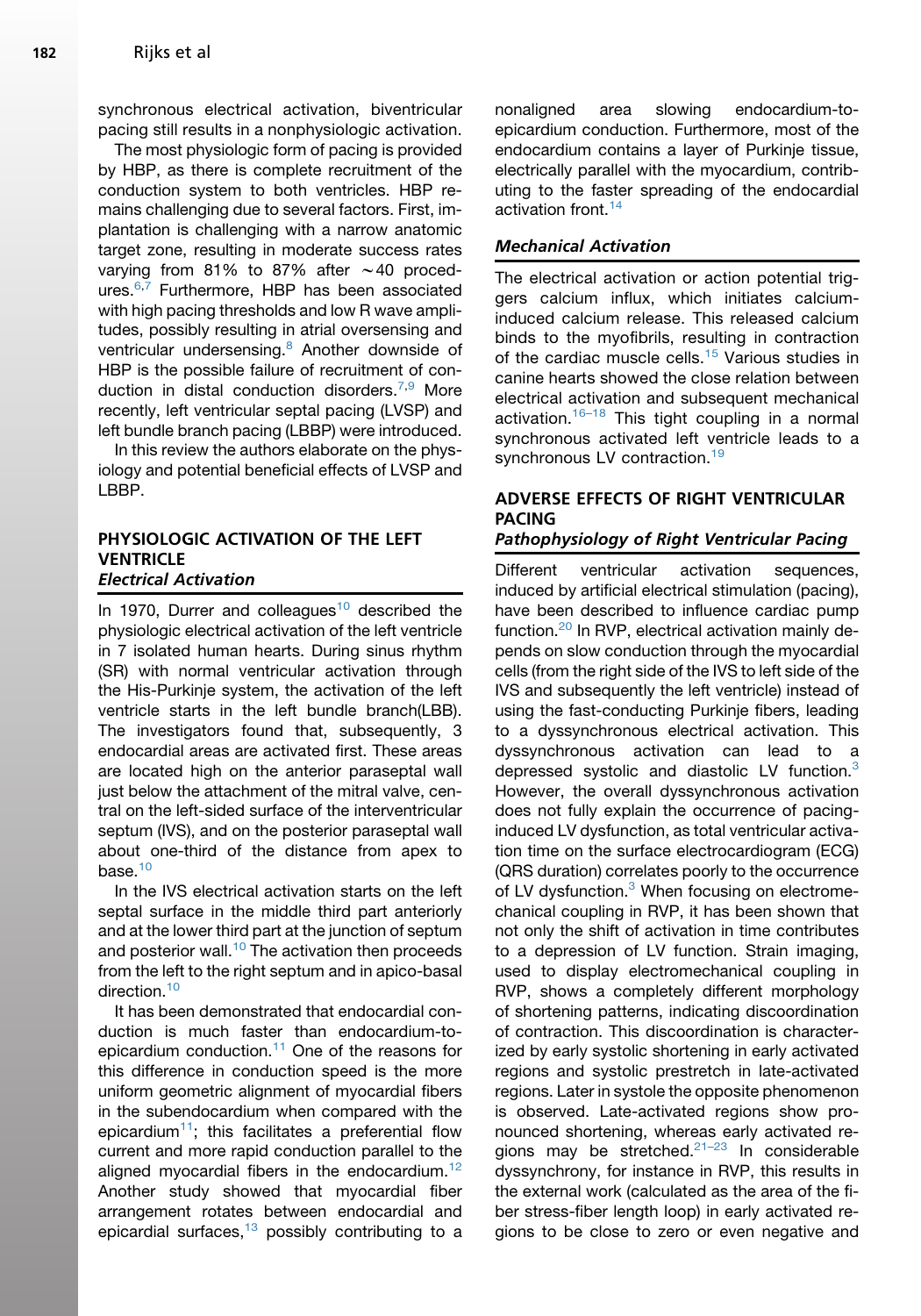double the normal values in late activated regions, leading to an inefficient contraction.<sup>[23](#page-7-7)</sup>

#### Clinical Outcomes of Right Ventricular Pacing

The possible adverse effects of RVP first became clinically apparent in patients in the Mode Selection (MOST) trial, a randomized trial comparing DDD pacing versus VVI pacing in patients with a pacing indication due to bradycardia. In 1339 patients with narrow QRS and preserved LV ejection fraction at baseline, it was shown that the percentage of ventricular pacing is a strong predictor for development of AF and HF hospitalization. $4$  Later, the Dual Chamber and VVI Implantable Defibrillator (DAVID) trial showed similar results. Patients with an indication for ICD implantation and reduced LV ejection fraction, but without bradycardia, were randomized to dual chamber pacing (DDDR-70) and ventricular back-up pacing (VVI-40). The ventricular pacing percentage was markedly higher in the dual-chamber pacing group compared with the ventricular back-up pacing group, 60% versus 1%, respectively. Dual-chamber pacing showed no clinical benefit over ventricular back-up pacing and even showed a worse outcome regarding the composite end point of death and HF hospitaliza-tion.<sup>[5](#page-6-4)</sup> The fact that not every individual treated with RVP will develop pacing-induced cardiomyopathy indicates that more factors contribute to this. It is shown that the presence of structural heart disease, that is, hypertrophy and diastolic dysfunction, contribute to prolonged paced QRS duration and therefore electrical dyssynchrony, independent of the pacing site (RV apex vs RV outflow tract). $24$ Furthermore, a lower preimplantation LV ejection fraction, higher ventricular pacing rates, and second- or third-degree atrioventricular block as indication for pacing are associated with higher percentages of pacing-induced cardiomyopathy.<sup>[25](#page-7-9)</sup>

<span id="page-2-0"></span>

#### LEFT VENTRICULAR SEPTAL PACING Acute Effects of Left Ventricular Septal Pacing

After the recognition of the potential adverse effects of RVP, the search for more physiologic forms of pacing gained interest. As described in the first paragraph, during normal SR with normal ventricular activation through the His-Purkinje system, the electrical impulse first exits the Purkinje system at sites on the LV endocardial surface of the IVS. It was therefore hypothesized that pacing near these exit sites will result in a more physiologic activation of the LV. In a canine experiment in 1982, Little and colleagues $26$  showed that pacing on the left side of the IVS resulted in the following similar findings as during SR: the IVS was activated from left to right, preejection LV pressure exceeded RV pressure, and IVS motion was the same in LVSP and normal SR.<sup>[26](#page-7-10)</sup> Moreover, invasively measured LV stroke volume and contractility (expressed by LV dP/dTmax) were found to be better during LVSP when compared with RVP in a study in 7 anesthetized open-chest dogs with healthy hearts, despite longer QRS duration in LVSP as compared with  $RVP^{27}$  $RVP^{27}$  $RVP^{27}$ ; this supports the earlier hypothesis that LV function is dependent not only on QRS duration but more importantly on the sequence of activation.

A subsequent study, comparing different sites of LV pacing, RVP, and normal SR in anesthetized, open-chest dogs, showed that LV function measured in terms of LV dP/dT max and LV stroke work (calculated as the loop area in the pressurevolume loop) was indeed maintained during LVSP to a level comparable with normal SR ([Fig. 1](#page-2-0)). $^{28}$  $^{28}$  $^{28}$ 

#### Long-Term Effects of Left Ventricular Septal pacing

The aforementioned studies showed the beneficial acute hemodynamic effects of LVSP but did not

> Fig. 1. (A) Pressure volume loops during sinus rhythm (SR) with normal intrinsic ventricular activation and during pacing at the low, mid, mid-high, and high right ventricular (RV) septum. Note that the loop area in the RV-paced loops is smaller than during SR, indicating lower LV stroke work. (B) Pressure volume loops during SR and during pacing the left ventricular septum (LVSP) and left ventricular apex. Note that the pressure volume loop during LVSP is comparable with SR. (Modified from Peschar M, de Swart H, Michels KJ, Reneman RS, Prinzen FW. Left ventricular septal and apex

pacing for optimal pump function in canine hearts. J Am Coll Cardiol. 2003;41(7):1218-1226. [https://doi.org/10.](https://doi.org/10.1016/s0735-1097(0300091-3) [1016/s0735-1097\(0300091-3;](https://doi.org/10.1016/s0735-1097(0300091-3) with permission.)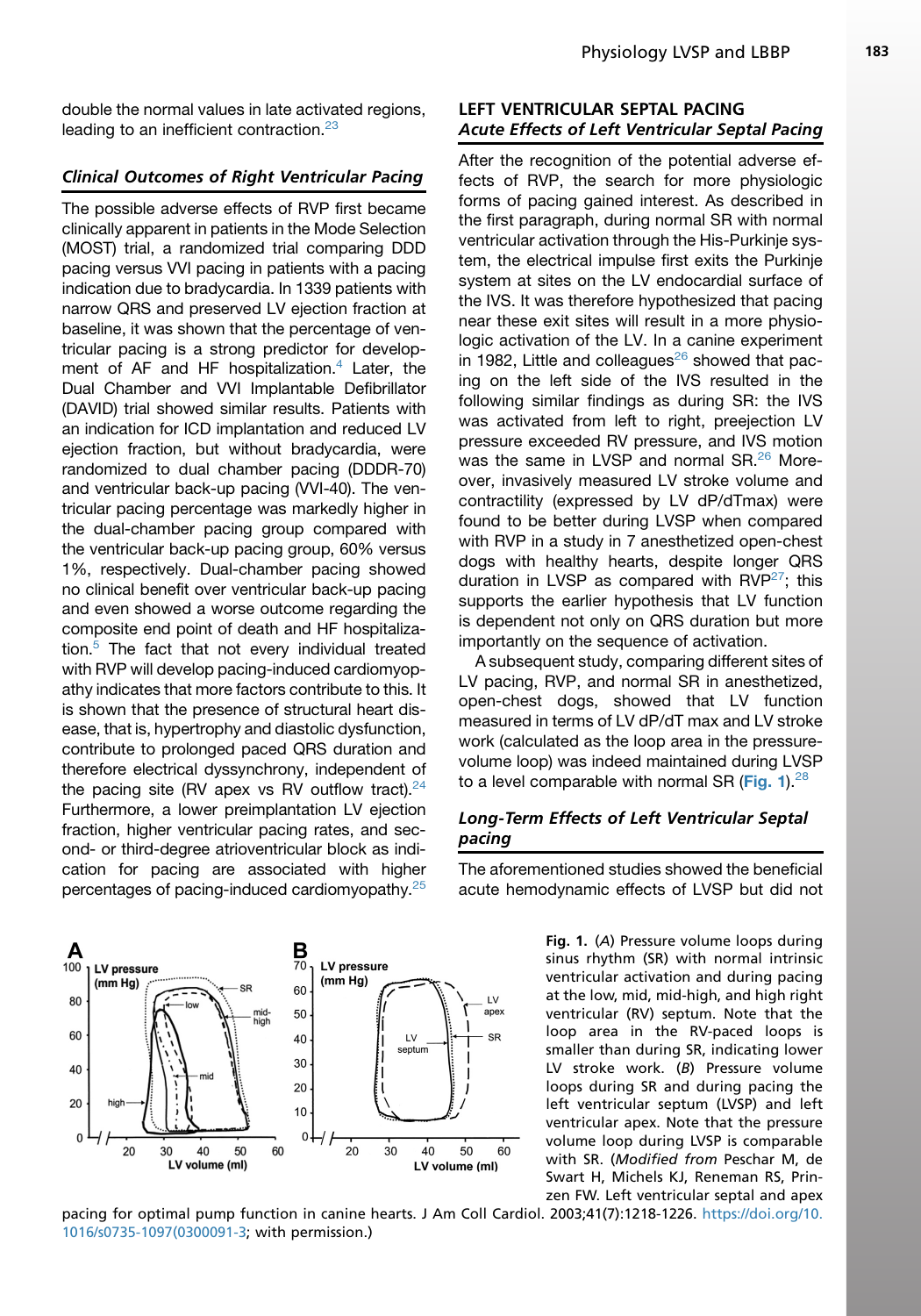184 Rijks et al

investigate the long-term effects of LVSP. The longer term effects of LVSP were studied in canine hearts after 16 weeks of pacing and were compared with RVP and normal SR.<sup>[29](#page-7-13)</sup> First, it was demonstrated that LVSP led to a rapid activation of the LV endocardium, resulting in a pattern that, of all tested pacing sites, most closely resembled the pattern during normal SR, albeit that the RV free wall was slightly delayed. MRI tagging was used to determine strain patterns. During 16 weeks of RVP, circumferential strain was significantly lower in the IVS and higher in the LV free wall. Furthermore, dP/dTmax was significantly lower during RVP compared with baseline, both at implantation and after 16 weeks of pacing. Such differences were not observed during LVSP. The contraction pattern in LVSP was very similar to normal SR. The pattern for regional time to peak shortening (time to peak shortening [ms] of the septal, anterior, lateral, and posterior segments relative to the earliest activated region) were identical for LVSP and normal SR. Besides this, external efficiency (ratio of stroke work, calculated as the loop area in the pressure-volume loop, and oxygen consumption) was decreased by 30% to 40% during RVP, when compared with normal SR, whereas there was no decrease in efficiency during LVSP.[29](#page-7-13)

## Left Ventricular Septal Pacing in the Human Heart

After preclinical studies successfully demonstrated the advantages of LVSP over RVP and even showed that electrical and mechanical activation and their subsequent hemodynamic effects were comparable with normal SR, clinical studies were needed. The first study of LVSP in patients was conducted in 10 patients with structurally normal hearts with mainly a pacing indication because of sick sinus syndrome.<sup>[30](#page-7-14)</sup> Acute hemodynamic measurements showed that in LVSP values of LV dP/dtmax were maintained to levels comparable with baseline atrial pacing with normal ventricular conduction.[30](#page-7-14) Furthermore, the acute hemodynamic benefits of LVSP over RVP were consistently observed in all patients. Not only were favorable hemodynamic effects observed, but QRS duration was shorter during LVSP (144 ms  $\pm$  20 ms) than during RV septal pacing (165 ms  $\pm$  17 ms).<sup>[30](#page-7-14)</sup> This large difference in QRS duration and the differences in hemodynamic effect between LVSP and RV septal pacing, although pacing sites are only  $\sim$  1 cm apart, might be due to a significant delay in transseptal conduction during RV septal pacing. This causes delayed LV electrical and mechanical activation with even

more pronounced delayed contraction of the LV lateral wall, causing both interventricular and intraventricular dyssynchrony.<sup>31</sup> On the other hand, it is imaginable that LVSP causes significant delay in RV electrical and mechanical activation, inducing interventricular dyssynchrony. Although LVSP maintains physiologic septal and LV activation, a delayed electrical activation of the right RV free wall is observed in LVSP. Data on the hemodynamic effects of delayed RV activation during LVSP are not available yet.

## Left Ventricular Septal Pacing in Cardiac Resynchronization Therapy

Subsequently to showing that LVSP leads to an electrical and mechanical activation of the left ventricle comparable with normal SR, LVSP was explored as alternative pacing strategy for cardiac resynchronization therapy (CRT) for dyssynchronous HF.

In patients with HF induced by LBBB it makes sense to create the most physiologic sequence of activation by pacing at the earliest activated site in the left ventricle with fast endocardial spread of activation. Also, in LBBB the use of the LVSP site seems favorable because a considerable part of the total dyssynchrony in LBBB originates from the delay in conduction across the  $IVS.<sup>32</sup>$  $IVS.<sup>32</sup>$  $IVS.<sup>32</sup>$  Rademakers and colleagues<sup>[33](#page-7-17)</sup> explored LVSP in CRT in both ischemic and nonischemic canine LBBB hearts. LVSP, in combination with RVP, resulted in electrical (measured as QRS duration and total activation time) and acute hemodynamic (measured as LVdP/dT max and stroke work) benefits similar to conventional BVP (generally applied as CRT pacing strategy), when compared with baseline LBBB.<sup>[33](#page-7-17)</sup> An acute hemodynamic pacing study, comparing LVSP with BVP in 12 patients with HF with an indication for CRT, confirmed these results. $33$  More recently, an extensive acute electrical and hemodynamic study was performed, comparing LBBB with LVSP, LVSP in combination with RVP (LVSP  $+$  RVP), BVP, and HBP, in patients undergoing CRT implantation. QRS duration, QRS area determined by vectorcardiography, and standard deviation of activation time (SDAT) obtained with the ECG belt were measured as indicators of electrical dyssynchrony. LV function was determined by measuring the LV dP/dT max. LVSP resulted in a larger reduction in electrical dyssynchrony than BVP and LVSP  $+$  RVP compared with baseline AAI pacing with LBBB, while being similar to HBP. Regarding LV function, improvement in LV dP/dtmax was similar in LVSP, BVP, and HBP with an increase of  $\sim$  17% compared with baseline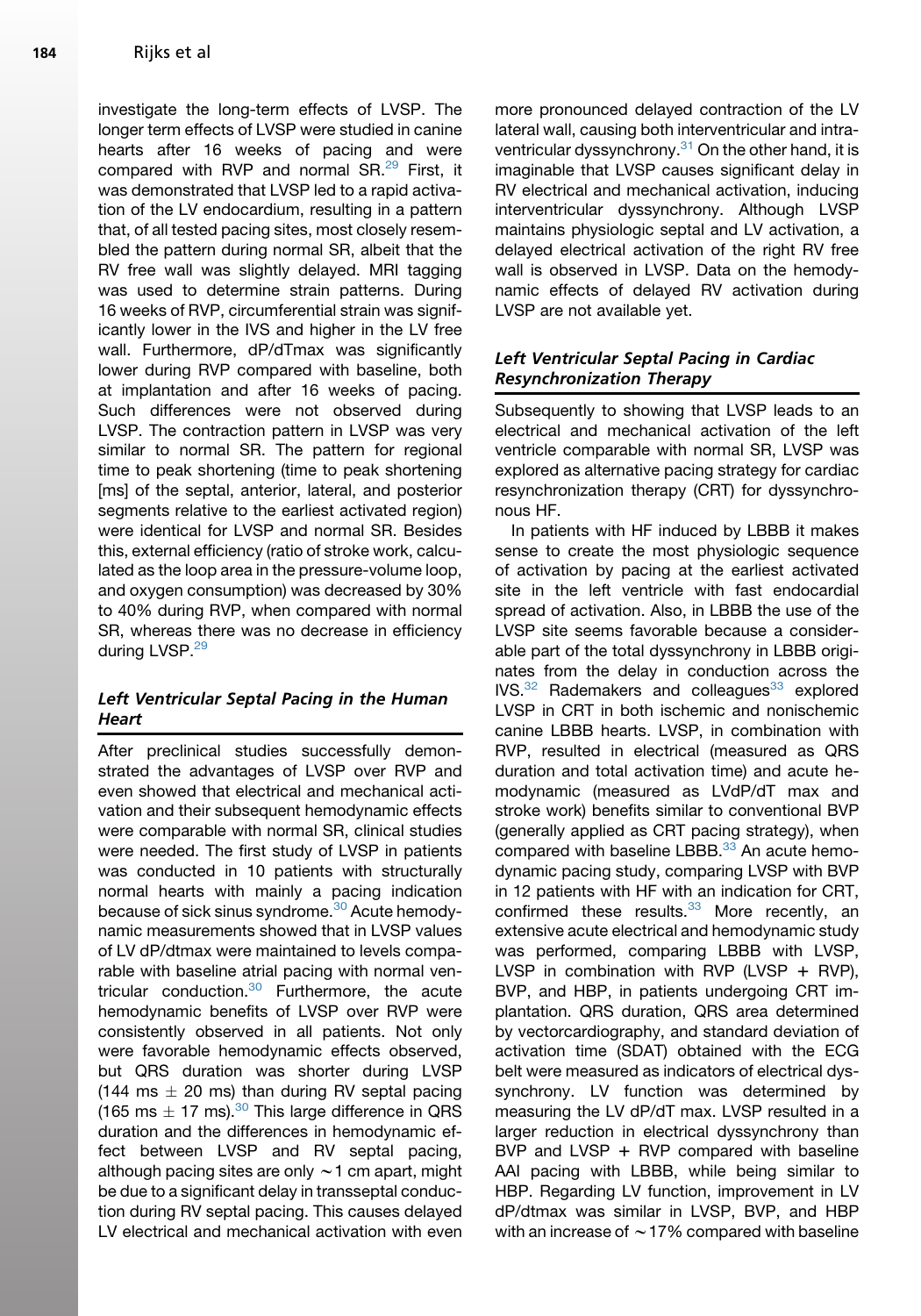LBBB ([Fig. 2](#page-4-0)). $34$  These results indicate that LVSP provides short-term hemodynamic improvement and electrical resynchronization comparable with BVP and even HBP in patients undergoing CRT.

## LEFT BUNDLE BRANCH PACING

In normal ventricular conduction via the His-Purkinje system, electrical activation of the endocardium on the left-sided IVS is preceded by activation of the His bundle and subsequently the LBB.

Pacing the LBB has recently been introduced as an alternative method of physiologic pacing to maintain left ventricular synchrony.<sup>[35](#page-7-19)</sup> The LBB arises from the branching portion of the His bundle. The proximal left bundle spreads out beneath the LV subendocardium, forming a wider target for pacing when compared with the narrow His bundle.<sup>[7](#page-6-6)</sup> Zhang and colleagues<sup>[36](#page-7-20)</sup> analyzed ECG parameters in 23 consecutive patients undergoing LBBP. At baseline QRS duration in the LBBP group was 130 ms  $\pm$  43.3 ms, whereas after LBBP implantation  $QRS$  duration shortened to implantation 112 ms  $\pm$  12 ms. Echocardiographic strain imaging in LBBP showed similar global longitudinal strain rates when compared with baseline normal SR.<sup>[37](#page-7-21)</sup> When comparing mechanical synchrony between LBBP and conventional RVP using 2 dimensional echocardiographic strain imaging, there was a significantly shorter maximal time difference to peak strain in LBBP (66 ms in LBBP vs 149 ms in RVP), $^{38}$  $^{38}$  $^{38}$  indicating a more synchronous left ventricular activation in LBBP. Another study evaluated BNP and diastolic echocardiographic parameters measured before and 7 days after permanent LBBP or RVP.<sup>39</sup> BNP levels were significantly lower in the LBBP group compared with RVP. Peak E-wave velocity and E/e' decreased and e' increased significantly after 7 days compared with preimplantation in the LBBP group, whereas there were no significant changes in the RVP group.<sup>[39](#page-7-23)</sup>

When comparing LBBP with HBP, looking at mechanical synchrony using phase analysis of single-photon emission computed tomography myocardial perfusion imaging, no differences regarding left ventricular mechanical synchrony between LBBP and HBP were found in 56 pacemaker-indicated patients with normal cardiac function.<sup>[40](#page-7-24)</sup>

#### Left Bundle Branch Pacing in Cardiac Resynchronization Therapy

LBBP has also been performed in CRT candidates as an alternative for BVP. LBBP showed a significant shortening of QRS duration from 168 ms  $\pm$  38 ms to 119 ms  $\pm$  12 ms, when compared with baseline  $LBBB.36$  $LBBB.36$ 

The positive effects of LBBP in LBBB are probably due to pacing beyond the site of conduction block in the left bundle. $37$  The correction of LBBB during LBBP indicates its usefulness in CRT. Huang and colleagues $41$  performed LBBP in 63 patients with nonischemic cardiomyopathy,

<span id="page-4-0"></span>

Fig. 2. (A) QRS duration as time between onset QRS to end QRS (closed bars) and as time between pacing stimulus to end QRS (open bars) (upper panel), QRS area determined by vectorcardiography (middle panel) and SDAT obtained with ECG belt (lower panel), during baseline LBBB(BL), biventricular pacing (BiV), LVSP + RVP, LVSP alone, and during HBP and LVSP. Results are presented as mean  $\pm$  SD. \*P < .05 versus BL;  $\uparrow$ P < .05 BVP versus LVSP;  $\sharp P$  < .05 LVSP + RV versus LVSP;  $\sharp P$  < .05 HB versus LVSP. (B) Isochronal maps together with corresponding SDAT during baseline LBBB, BVP, HBP, LVSP + RVP, and LVSP alone. (C) Acute hemodynamic effects measured as percentual increase in LV dP/dtmax compared with baseline LBBB during BVP, LVSP + RVP, and LVSP alone and in a subgroup during HBP and LVSP. Results are presented as mean  $\pm$  SD. \*P < .05 versus BL;  $\uparrow$ P < .05 LVSP + RV versus LVSP. (Modified from Salden FCWM, Luermans JGLM, Westra SW, et al. Short-Term Hemodynamic and Electrophysiological Effects of Cardiac Resynchronization by Left Ventricular Septal Pacing. J Am Coll Cardiol. 2020;75(4):347-359. <https://doi.org/10.1016/j.jacc.2019.11.040>; with permission)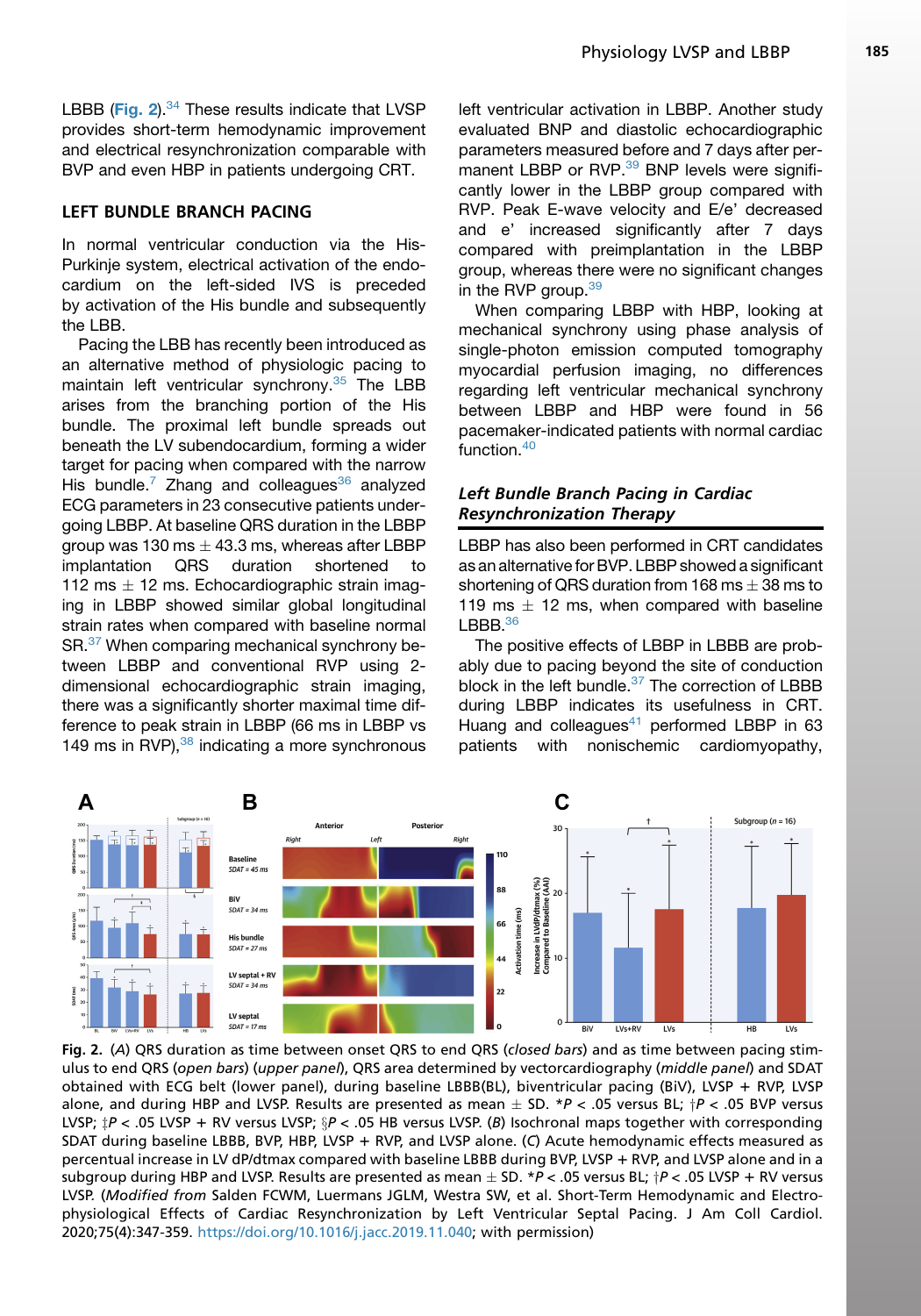LBBB, and an indication for CRT. There was significant shortening of QRS duration and within 75% of included patients improvement of LVEF greater than 50% at 1-year follow-up. $41$  A large retrospective multicenter study regarding LBBP in CRT showed clinical response (improvement in NYHA  $class > 1$  without HF hospitalization) and echocardiographic response  $(≥5%$  improvement in LVEF) in 72% and 73% of patients, respectively.<sup>[42](#page-8-1)</sup>

## LEFT VENTRICULAR SEPTAL PACING OR LEFT BUNDLE BRANCH PACING?

Although implantation techniques do not differ that much, in LBBP (as opposed to LVSP) more advanced electrophysiological knowledge and equipment is needed to verify LBB capture. Recording of a 12-lead ECG for assessment of QRS morphology and measurement of left ventricular activation time (LVAT), measured from the pacing spike to the peak of the R wave in lead V5 or V6, is usually performed. Furthermore, intracardiac electrograms from the tip of the lead are used for searching the His potential as a reference point and recording of the LBB potential to identify the LBB region. Moreover, electrophysiological knowledge on the response of ventricular pacing maneuvers is helpful to confirm LBB capture.<sup>[7](#page-6-6)</sup> The LVSP implantation method is more straightforward, as it is not necessary to identify LBB capture. The paced QRS morphology, visible on 12 lead ECG, is used to validate the right position on the right side of the IVS. Advancement of the lead through the IVS is monitored by QRS

morphology, either via continuous pacing  $43$  or via evaluating fixation beats (ectopic ventricular beats caused by lead fixation). $44$  A qR morphology in V1 indicates deep left-sided septal deployment. Deep septal deployment can also be evaluated by septal contrast angiography. [Fig. 3](#page-5-0) shows the location of the left ventricular septal lead in LVSP and LBBP.

The difference between LVSP and LBBP is capture of the LBB in LBBP and only myocardial capture in LVSP. In LBBP, theoretically a more synchronous electrical activation of the left ventricle is obtained by capturing the specialized conduction system.[45](#page-8-4) While attempting LBBP, actual LBB capture rates differ in literature, with capture rates varying from  $60\%$  to  $90\%$ <sup>46-48</sup>: this means that a considerable amount of patients intendedly being treated with LBBP are in fact treated with LVSP. A recent study compares LV electrical synchrony between LBBP and LVSP by determining QRS area and LVAT (both markers of electrical synchrony).<sup>[46](#page-8-5)</sup> LBB capture was defined by the presence of (1) paced (pseudo) RBBB morphology, (2) recording of an LBB potential during intrinsic rhythm, (3) constant left ventricular activation time during high- and lowoutput pacing, and (4) demonstration of transition from nonselective LBBP to selective LBBP or nonselective LBBP to LVSP. The study showed that, compared with conventional RV pacing, the largest reduction in QRS area and LVAT are achieved at the first steps penetrating the IVS and that a reasonably acceptable level of ventricular synchrony is achieved when an  $R'$  becomes apparent in lead V1 (evidence of pacing at the

<span id="page-5-0"></span>

Fig. 3. Location of the LVSP/LBBP lead. (A)The heart and conduction system. It is illustrated where the lead is positioned in the interventricular septum. The different definitions of capture are shown and which QRS morphologies are typically seen.  $(B)$  Cardiac CT image showing the LVSP/LBBP lead tip deployed deep in the interventricular septum (IVS). (C) Parasternal short axis transthoracic echo (TTE) view showing the LVSP/LBBP lead tip in the IVS. (D) Apical 4 chamber TTE view showing the LVSP/LBBP lead tip in the IVS. (Panel A modified from Heckman LIB, Luermans JGLM, Curila K, Van Stipdonk AMW, Westra S, Smisek R, Prinzen FW, Vernooy K. Comparing Ventricular Synchrony in Left Bundle Branch and Left Ventricular Septal Pacing in Pacemaker Patients. Journal of Clinical Medicine. 2021; 10(4):822. [https://doi.](https://doi.org/10.3390/jcm10040822) [org/10.3390/jcm10040822](https://doi.org/10.3390/jcm10040822).)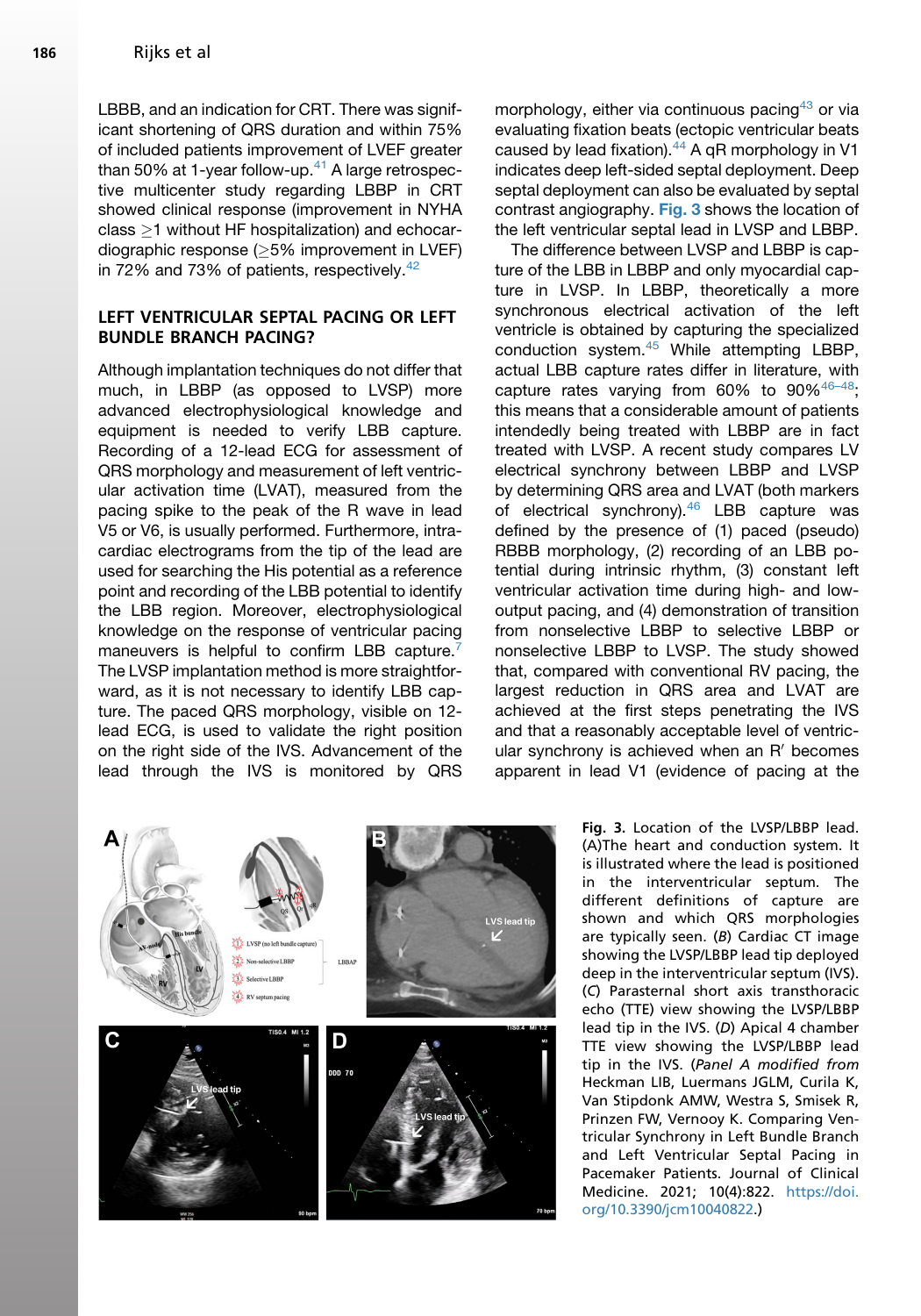left side of the IVS). $46$  Comparing LVSP and LBBP using ultrahigh-frequency ECG indicates that although LV lateral wall depolarization is accelerated in LBBP compared with LVSP, LBBP results in greater interventricular dyssynchrony, because the RV is activated relatively later. $45$  This difference in interventricular synchrony is most likely due to immediate left-to-right transseptal depolarization in LVSP and delayed left-to-right transseptal depolarization in (selective) LBBP, resulting in a more balanced ventricular depolarization in LVSP, compared with (selective) LBBP.<sup>[45,](#page-8-4)[49](#page-8-6)</sup> Most of the aforementioned studies focus on the acute or short-term effect of LVSP and LBBP. Data on long-term effects are lacking and needed. Furthermore, the differences and similarities between LVSP and LBBP need to be explored beyond the current knowledge.

## **SUMMARY**

LVSP and LBBP are emerging forms of ventricular pacing, due to their more physiologic pattern of electrical activation of the left ventricle and probably better feasibility than HBP. Both animal and patient studies have demonstrated their (near) physiologic electrical and mechanical activation of the left ventricle. Although data in large randomized trials regarding long-term effects are lacking, these new pacing strategies form a promising alternative to conventional RVP in bradycardia pacing. Studies regarding CRT show promising results for both LVSP and LBBP.

## CLINICS CARE POINTS

- LVSP and LBBP result in (near) physiologic electrical and mechanical activation of the left ventricle.
- Studies regarding CRT show promising results for both LVSP and LBBP.
- More studies regarding long-term effects of LVSP and LBBP are needed.
- More studies comparing LVSP and LBBP are needed to further evaluate and compare both pacing strategies.

#### CONFLICT OF INTEREST

F. Prinzen: research grants from Medtronic, Abbott, MicroPort CRM, and Biotronik. K. Vernooy: consultancy agreement with Medtronic, Abbott, and Philips. J. Luermans: Consultancy agreement with Medtronic.

#### **REFERENCES**

- <span id="page-6-0"></span>1. [Burri H, Starck C, Auricchio A, et al. EHRA expert](http://refhub.elsevier.com/S1877-9182(21)00121-0/sref1) [consensus statement and practical guide on optimal](http://refhub.elsevier.com/S1877-9182(21)00121-0/sref1) [implantation technique for conventional pacemakers](http://refhub.elsevier.com/S1877-9182(21)00121-0/sref1) [and implantable cardioverter-defibrillators:](http://refhub.elsevier.com/S1877-9182(21)00121-0/sref1) [endorsed by the Heart Rhythm Society \(HRS\), the](http://refhub.elsevier.com/S1877-9182(21)00121-0/sref1) [Asia Pacific Heart Rhythm Society \(APHRS\), and](http://refhub.elsevier.com/S1877-9182(21)00121-0/sref1) [the Latin-American Heart Rhythm Society \(LAHRS\).](http://refhub.elsevier.com/S1877-9182(21)00121-0/sref1) [Europace 2021;23\(7\):983–1008](http://refhub.elsevier.com/S1877-9182(21)00121-0/sref1).
- <span id="page-6-1"></span>2. [Nielsen JC, Kristensen L, Andersen HR, et al.](http://refhub.elsevier.com/S1877-9182(21)00121-0/sref2) [A randomized comparison of atrial and dual](http://refhub.elsevier.com/S1877-9182(21)00121-0/sref2)[chamber pacing in 177 consecutive patients with](http://refhub.elsevier.com/S1877-9182(21)00121-0/sref2) [sick sinus syndrome: echocardiographic and clin](http://refhub.elsevier.com/S1877-9182(21)00121-0/sref2)[ical outcome. J Am Coll Cardiol 2003;42\(4\):](http://refhub.elsevier.com/S1877-9182(21)00121-0/sref2) [614–23.](http://refhub.elsevier.com/S1877-9182(21)00121-0/sref2)
- <span id="page-6-2"></span>3. [Prinzen FW, Peschar M. Relation between the pac](http://refhub.elsevier.com/S1877-9182(21)00121-0/sref3)[ing induced sequence of activation and left ventric](http://refhub.elsevier.com/S1877-9182(21)00121-0/sref3)[ular pump function in animals. Pacing Clin](http://refhub.elsevier.com/S1877-9182(21)00121-0/sref3) [Electrophysiol 2002;25\(4 Pt 1\):484–98.](http://refhub.elsevier.com/S1877-9182(21)00121-0/sref3)
- <span id="page-6-3"></span>4. [Sweeney MO, Hellkamp AS, Ellenbogen KA, et al.](http://refhub.elsevier.com/S1877-9182(21)00121-0/sref4) [Adverse effect of ventricular pacing on heart failure](http://refhub.elsevier.com/S1877-9182(21)00121-0/sref4) [and atrial fibrillation among patients with normal](http://refhub.elsevier.com/S1877-9182(21)00121-0/sref4) [baseline QRS duration in a clinical trial of pace](http://refhub.elsevier.com/S1877-9182(21)00121-0/sref4)[maker therapy for sinus node dysfunction. Circula](http://refhub.elsevier.com/S1877-9182(21)00121-0/sref4)[tion 2003;107\(23\):2932–7.](http://refhub.elsevier.com/S1877-9182(21)00121-0/sref4)
- <span id="page-6-4"></span>5. [Wilkoff BL, Cook JR, Epstein AE, et al. Dual-cham](http://refhub.elsevier.com/S1877-9182(21)00121-0/sref5)[ber pacing or ventricular backup pacing in patients](http://refhub.elsevier.com/S1877-9182(21)00121-0/sref5) [with an implantable defibrillator: the Dual Chamber](http://refhub.elsevier.com/S1877-9182(21)00121-0/sref5) [and VVI Implantable Defibrillator \(DAVID\) Trial.](http://refhub.elsevier.com/S1877-9182(21)00121-0/sref5) [JAMA 2002;288\(24\):3115–23](http://refhub.elsevier.com/S1877-9182(21)00121-0/sref5).
- <span id="page-6-5"></span>6. [Keene D, Arnold AD, Jastrzebski M, et al. His](http://refhub.elsevier.com/S1877-9182(21)00121-0/sref6) [bundle pacing, learning curve, procedure charac](http://refhub.elsevier.com/S1877-9182(21)00121-0/sref6)[teristics, safety, and feasibility: Insights from a large](http://refhub.elsevier.com/S1877-9182(21)00121-0/sref6) [international observational study. J Cardiovasc Elec](http://refhub.elsevier.com/S1877-9182(21)00121-0/sref6)[trophysiol 2019;30\(10\):1984–93](http://refhub.elsevier.com/S1877-9182(21)00121-0/sref6).
- <span id="page-6-6"></span>7. [Ponnusamy SS, Arora V, Namboodiri N, et al. Left](http://refhub.elsevier.com/S1877-9182(21)00121-0/sref7) [bundle branch pacing: a comprehensive review.](http://refhub.elsevier.com/S1877-9182(21)00121-0/sref7) [J Cardiovasc Electrophysiol 2020;31\(9\):2462–73.](http://refhub.elsevier.com/S1877-9182(21)00121-0/sref7)
- <span id="page-6-7"></span>8. [Vijayaraman P, Dandamudi G. How to perform per](http://refhub.elsevier.com/S1877-9182(21)00121-0/sref8)[manent his bundle pacing: tips and tricks. Pacing](http://refhub.elsevier.com/S1877-9182(21)00121-0/sref8) [Clin Electrophysiol 2016;39\(12\):1298–304](http://refhub.elsevier.com/S1877-9182(21)00121-0/sref8).
- <span id="page-6-8"></span>9. [Vijayaraman P, Naperkowski A, Ellenbogen KA, et al.](http://refhub.elsevier.com/S1877-9182(21)00121-0/sref9) [Electrophysiologic Insights into site of atrioventric](http://refhub.elsevier.com/S1877-9182(21)00121-0/sref9)[ular block: Lessons from permanent His bundle pac](http://refhub.elsevier.com/S1877-9182(21)00121-0/sref9)[ing. JACC Clin Electrophysiol 2015;1\(6\):571–81.](http://refhub.elsevier.com/S1877-9182(21)00121-0/sref9)
- <span id="page-6-9"></span>10. [Durrer D, van Dam RT, Freud GE, et al. Total excita](http://refhub.elsevier.com/S1877-9182(21)00121-0/sref10)[tion of the isolated human heart. Circulation 1970;](http://refhub.elsevier.com/S1877-9182(21)00121-0/sref10) [41\(6\):899–912](http://refhub.elsevier.com/S1877-9182(21)00121-0/sref10).
- <span id="page-6-10"></span>11. [Myerburg RJ, Gelband H, Nilsson K, et al. The role](http://refhub.elsevier.com/S1877-9182(21)00121-0/sref11) [of canine superficial ventricular muscle fibers in](http://refhub.elsevier.com/S1877-9182(21)00121-0/sref11) [endocardial impulse distribution. Circ Res 1978;](http://refhub.elsevier.com/S1877-9182(21)00121-0/sref11) [42\(1\):27–35](http://refhub.elsevier.com/S1877-9182(21)00121-0/sref11).
- <span id="page-6-11"></span>12. [Roberts DE, Hersh LT, Scher AM. Influence of car](http://refhub.elsevier.com/S1877-9182(21)00121-0/sref12)[diac fiber orientation on wavefront voltage, conduc](http://refhub.elsevier.com/S1877-9182(21)00121-0/sref12)[tion velocity, and tissue resistivity in the dog. Circ](http://refhub.elsevier.com/S1877-9182(21)00121-0/sref12) [Res 1979;44\(5\):701–12.](http://refhub.elsevier.com/S1877-9182(21)00121-0/sref12)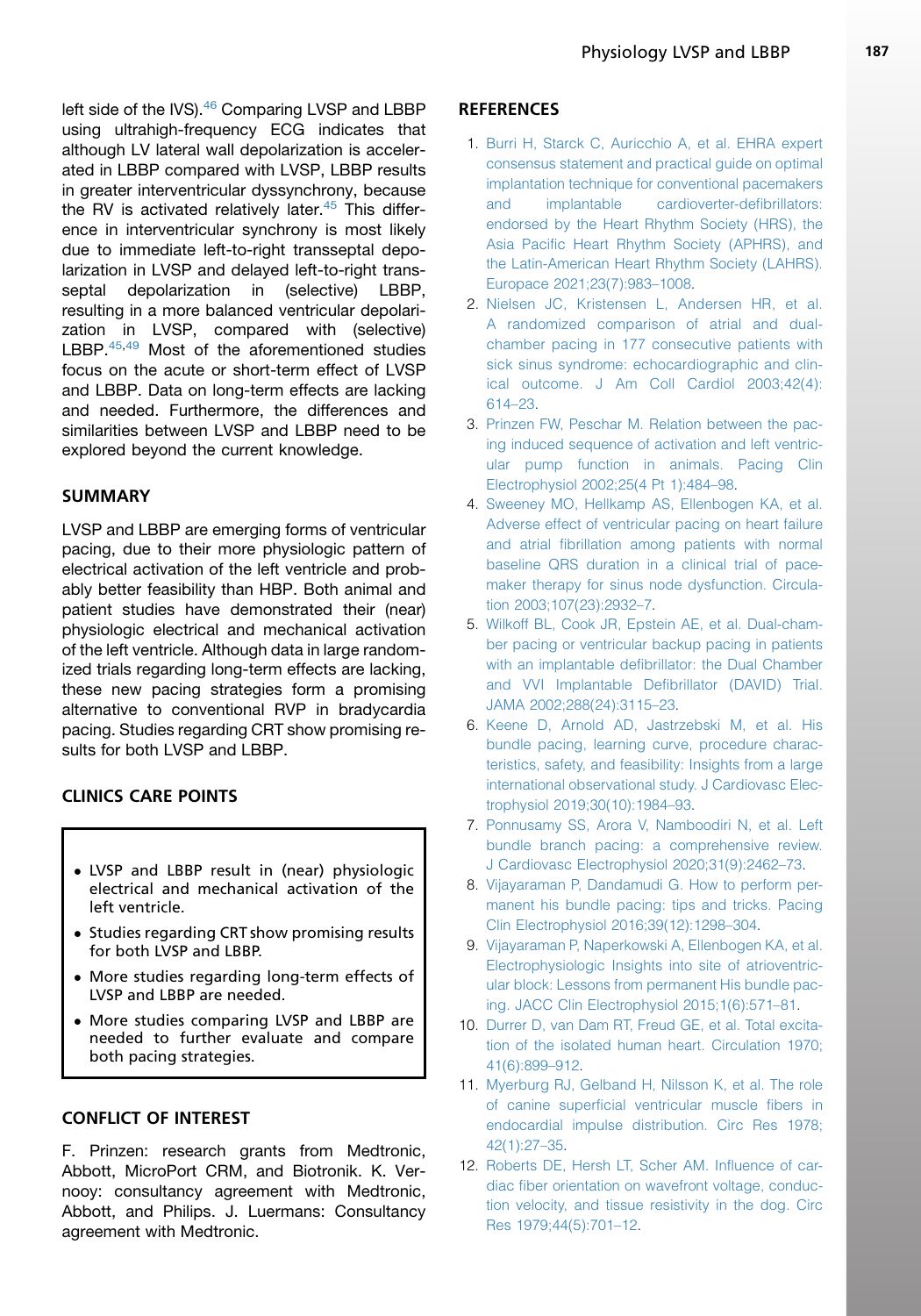- <span id="page-7-0"></span>13. [Streeter DD Jr, Spotnitz HM, Patel DP, et al. Fiber](http://refhub.elsevier.com/S1877-9182(21)00121-0/sref13) [orientation in the canine left ventricle during diastole](http://refhub.elsevier.com/S1877-9182(21)00121-0/sref13) [and systole. Circ Res 1969;24\(3\):339–47](http://refhub.elsevier.com/S1877-9182(21)00121-0/sref13).
- <span id="page-7-1"></span>14. [Spach MS, Huang SN, Ayers CR. Electrical and](http://refhub.elsevier.com/S1877-9182(21)00121-0/sref14) [anatomic study of the Purkinje system of the canine](http://refhub.elsevier.com/S1877-9182(21)00121-0/sref14) [heart. Am Heart J 1963;65:664–73.](http://refhub.elsevier.com/S1877-9182(21)00121-0/sref14)
- <span id="page-7-2"></span>15. [Eisner DA, Caldwell JL, Kistamas K, et al. Calcium](http://refhub.elsevier.com/S1877-9182(21)00121-0/sref15) [and excitation-contraction coupling in the heart.](http://refhub.elsevier.com/S1877-9182(21)00121-0/sref15) [Circ Res 2017;121\(2\):181–95.](http://refhub.elsevier.com/S1877-9182(21)00121-0/sref15)
- <span id="page-7-3"></span>16. [Prinzen FW, Augustijn CH, Allessie MA, et al. The](http://refhub.elsevier.com/S1877-9182(21)00121-0/sref16) [time sequence of electrical and mechanical activa](http://refhub.elsevier.com/S1877-9182(21)00121-0/sref16)[tion during spontaneous beating and ectopic stimu](http://refhub.elsevier.com/S1877-9182(21)00121-0/sref16)[lation. Eur Heart J 1992;13\(4\):535–43](http://refhub.elsevier.com/S1877-9182(21)00121-0/sref16).
- 17. [Badke FR, Boinay P, Covell JW. Effects of ventricular](http://refhub.elsevier.com/S1877-9182(21)00121-0/sref17) [pacing on regional left ventricular performance in](http://refhub.elsevier.com/S1877-9182(21)00121-0/sref17) [the dog. Am J Phys 1980;238\(6\):H858–67.](http://refhub.elsevier.com/S1877-9182(21)00121-0/sref17)
- 18. [Wyman BT, Hunter WC, Prinzen FW, et al. Mapping](http://refhub.elsevier.com/S1877-9182(21)00121-0/sref18) [propagation of mechanical activation in the paced](http://refhub.elsevier.com/S1877-9182(21)00121-0/sref18) [heart with MRI tagging. Am J Phys 1999;276\(3\):](http://refhub.elsevier.com/S1877-9182(21)00121-0/sref18) [H881–91](http://refhub.elsevier.com/S1877-9182(21)00121-0/sref18).
- <span id="page-7-4"></span>19. [Sengupta PP, Tondato F, Khandheria BK, et al. Elec](http://refhub.elsevier.com/S1877-9182(21)00121-0/sref19)[tromechanical activation sequence in normal heart.](http://refhub.elsevier.com/S1877-9182(21)00121-0/sref19) [Heart Failure Clin 2008;4\(3\):303–14](http://refhub.elsevier.com/S1877-9182(21)00121-0/sref19).
- <span id="page-7-5"></span>20. [CJ W. The muscular reactions of the mammalian](http://refhub.elsevier.com/S1877-9182(21)00121-0/sref20) [ventricles to artificial surface stimuli. Am J Phys](http://refhub.elsevier.com/S1877-9182(21)00121-0/sref20) [1925;73:346–78](http://refhub.elsevier.com/S1877-9182(21)00121-0/sref20).
- <span id="page-7-6"></span>21. [Prinzen FW, Augustijn CH, Arts T, et al. Redistribu](http://refhub.elsevier.com/S1877-9182(21)00121-0/sref21)[tion of myocardial fiber strain and blood flow by](http://refhub.elsevier.com/S1877-9182(21)00121-0/sref21) [asynchronous activation. Am J Phys 1990;259\(2 Pt](http://refhub.elsevier.com/S1877-9182(21)00121-0/sref21) [2\):H300–8](http://refhub.elsevier.com/S1877-9182(21)00121-0/sref21).
- 22. [Delhaas T, Arts T, Prinzen FW, et al. Regional fibre](http://refhub.elsevier.com/S1877-9182(21)00121-0/sref22) [stress-fibre strain area as an estimate of regional](http://refhub.elsevier.com/S1877-9182(21)00121-0/sref22) [blood flow and oxygen demand in the canine heart.](http://refhub.elsevier.com/S1877-9182(21)00121-0/sref22) [J Physiol 1994;477\(Pt 3\):481–96.](http://refhub.elsevier.com/S1877-9182(21)00121-0/sref22)
- <span id="page-7-7"></span>23. [Prinzen FW, Hunter WC, Wyman BT, et al. Mapping](http://refhub.elsevier.com/S1877-9182(21)00121-0/sref23) [of regional myocardial strain and work during ven](http://refhub.elsevier.com/S1877-9182(21)00121-0/sref23)[tricular pacing: experimental study using magnetic](http://refhub.elsevier.com/S1877-9182(21)00121-0/sref23) [resonance imaging tagging. J Am Coll Cardiol](http://refhub.elsevier.com/S1877-9182(21)00121-0/sref23) [1999;33\(6\):1735–42](http://refhub.elsevier.com/S1877-9182(21)00121-0/sref23).
- <span id="page-7-8"></span>24. [Ogano M, Tsuboi I, Iwasaki YK, et al. Structural heart](http://refhub.elsevier.com/S1877-9182(21)00121-0/sref24) [disease, not the right ventricular pacing site, deter](http://refhub.elsevier.com/S1877-9182(21)00121-0/sref24)[mines the QRS duration during right ventricular pac](http://refhub.elsevier.com/S1877-9182(21)00121-0/sref24)[ing. Heart Vessels 2021;36\(12\):1870–8](http://refhub.elsevier.com/S1877-9182(21)00121-0/sref24).
- <span id="page-7-9"></span>25. [Safak E, Ince H, Gkouvatsou L, et al. Pacing](http://refhub.elsevier.com/S1877-9182(21)00121-0/sref25)[induced cardiomyopathy in chronic right ventricular](http://refhub.elsevier.com/S1877-9182(21)00121-0/sref25) [apical pacing: a midterm follow-up study. Eur J Med](http://refhub.elsevier.com/S1877-9182(21)00121-0/sref25) [Res 2019;24\(1\):23](http://refhub.elsevier.com/S1877-9182(21)00121-0/sref25).
- <span id="page-7-10"></span>26. [Little WC, Reeves RC, Arciniegas J, et al. Mecha](http://refhub.elsevier.com/S1877-9182(21)00121-0/sref26)[nism of abnormal interventricular septal motion dur](http://refhub.elsevier.com/S1877-9182(21)00121-0/sref26)[ing delayed left ventricular activation. Circulation](http://refhub.elsevier.com/S1877-9182(21)00121-0/sref26) [1982;65\(7\):1486–91](http://refhub.elsevier.com/S1877-9182(21)00121-0/sref26).
- <span id="page-7-11"></span>27. [Prinzen FW, Van Oosterhout MF, Vanagt WY, et al.](http://refhub.elsevier.com/S1877-9182(21)00121-0/sref27) [Optimization of ventricular function by improving the](http://refhub.elsevier.com/S1877-9182(21)00121-0/sref27) [activation sequence during ventricular pacing. Pac](http://refhub.elsevier.com/S1877-9182(21)00121-0/sref27)[ing Clin Electrophysiol 1998;21\(11 Pt 2\):2256–60](http://refhub.elsevier.com/S1877-9182(21)00121-0/sref27).
- <span id="page-7-12"></span>28. [Peschar M, de Swart H, Michels KJ, et al. Left ven](http://refhub.elsevier.com/S1877-9182(21)00121-0/sref28)[tricular septal and apex pacing for optimal pump](http://refhub.elsevier.com/S1877-9182(21)00121-0/sref28)

[function in canine hearts. J Am Coll Cardiol 2003;](http://refhub.elsevier.com/S1877-9182(21)00121-0/sref28) [41\(7\):1218–26.](http://refhub.elsevier.com/S1877-9182(21)00121-0/sref28)

- <span id="page-7-13"></span>29. [Mills RW, Cornelussen RN, Mulligan LJ, et al. Left](http://refhub.elsevier.com/S1877-9182(21)00121-0/sref29) [ventricular septal and left ventricular apical pacing](http://refhub.elsevier.com/S1877-9182(21)00121-0/sref29) [chronically maintain cardiac contractile coordina](http://refhub.elsevier.com/S1877-9182(21)00121-0/sref29)[tion, pump function and efficiency. Circ Arrhythm](http://refhub.elsevier.com/S1877-9182(21)00121-0/sref29) [Electrophysiol 2009;2\(5\):571–9.](http://refhub.elsevier.com/S1877-9182(21)00121-0/sref29)
- <span id="page-7-14"></span>30. [Mafi-Rad M, Luermans JG, Blaauw Y, et al. Feasi](http://refhub.elsevier.com/S1877-9182(21)00121-0/sref30)[bility and acute hemodynamic effect of left ventricu](http://refhub.elsevier.com/S1877-9182(21)00121-0/sref30)[lar septal pacing by Transvenous Approach through](http://refhub.elsevier.com/S1877-9182(21)00121-0/sref30) [the interventricular septum. Circ Arrhythm Electro](http://refhub.elsevier.com/S1877-9182(21)00121-0/sref30)[physiol 2016;9\(3\):e003344](http://refhub.elsevier.com/S1877-9182(21)00121-0/sref30).
- <span id="page-7-15"></span>31. [Strik M, van Deursen CJ, van Middendorp LB, et al.](http://refhub.elsevier.com/S1877-9182(21)00121-0/sref31) [Transseptal conduction as an important determinant](http://refhub.elsevier.com/S1877-9182(21)00121-0/sref31) [for cardiac resynchronization therapy, as revealed](http://refhub.elsevier.com/S1877-9182(21)00121-0/sref31) [by extensive electrical mapping in the dyssynchro](http://refhub.elsevier.com/S1877-9182(21)00121-0/sref31)[nous canine heart. Circ Arrhythm Electrophysiol](http://refhub.elsevier.com/S1877-9182(21)00121-0/sref31) [2013;6\(4\):682–9.](http://refhub.elsevier.com/S1877-9182(21)00121-0/sref31)
- <span id="page-7-16"></span>32. [Prinzen FW, Auricchio A. Is echocardiographic](http://refhub.elsevier.com/S1877-9182(21)00121-0/sref32) [assessment of dyssynchrony useful to select candi](http://refhub.elsevier.com/S1877-9182(21)00121-0/sref32)[dates for cardiac resynchronization therapy? Echo](http://refhub.elsevier.com/S1877-9182(21)00121-0/sref32)[cardiography is not useful before cardiac](http://refhub.elsevier.com/S1877-9182(21)00121-0/sref32) [resynchronization therapy if QRS duration is avail](http://refhub.elsevier.com/S1877-9182(21)00121-0/sref32)[able. Circ Cardiovasc Imaging 2008;1\(1\):70–7](http://refhub.elsevier.com/S1877-9182(21)00121-0/sref32).
- <span id="page-7-17"></span>33. [Rademakers LM, van Hunnik A, Kuiper M, et al.](http://refhub.elsevier.com/S1877-9182(21)00121-0/sref33) [A possible role for pacing the left ventricular septum](http://refhub.elsevier.com/S1877-9182(21)00121-0/sref33) [in cardiac resynchronization therapy. JACC Clin](http://refhub.elsevier.com/S1877-9182(21)00121-0/sref33) [Electrophysiol 2016;2\(4\):413–22](http://refhub.elsevier.com/S1877-9182(21)00121-0/sref33).
- <span id="page-7-18"></span>34. [Salden F, Luermans J, Westra SW, et al. Short-term](http://refhub.elsevier.com/S1877-9182(21)00121-0/sref34) [hemodynamic and electrophysiological effects of](http://refhub.elsevier.com/S1877-9182(21)00121-0/sref34) [cardiac resynchronization by left ventricular septal](http://refhub.elsevier.com/S1877-9182(21)00121-0/sref34) [pacing. J Am Coll Cardiol 2020;75\(4\):347–59](http://refhub.elsevier.com/S1877-9182(21)00121-0/sref34).
- <span id="page-7-19"></span>35. [Huang W, Su L, Wu S, et al. A novel pacing strategy](http://refhub.elsevier.com/S1877-9182(21)00121-0/sref35) [with low and stable output: pacing the left bundle](http://refhub.elsevier.com/S1877-9182(21)00121-0/sref35) [branch immediately beyond the conduction block.](http://refhub.elsevier.com/S1877-9182(21)00121-0/sref35) [Can J Cardiol 2017;33\(12\):1736 e1731–3](http://refhub.elsevier.com/S1877-9182(21)00121-0/sref35).
- <span id="page-7-20"></span>36. [Zhang J, Wang Z, Cheng L, et al. Immediate clinical](http://refhub.elsevier.com/S1877-9182(21)00121-0/sref36) [outcomes of left bundle branch area pacing vs con](http://refhub.elsevier.com/S1877-9182(21)00121-0/sref36)[ventional right ventricular pacing. Clin Cardiol 2019;](http://refhub.elsevier.com/S1877-9182(21)00121-0/sref36) [42\(8\):768–73](http://refhub.elsevier.com/S1877-9182(21)00121-0/sref36).
- <span id="page-7-21"></span>37. [Li X, Li H, Ma W, et al. Permanent left bundle branch](http://refhub.elsevier.com/S1877-9182(21)00121-0/sref37) [area pacing for atrioventricular block: feasibility,](http://refhub.elsevier.com/S1877-9182(21)00121-0/sref37) [safety, and acute effect. Heart Rhythm 2019;](http://refhub.elsevier.com/S1877-9182(21)00121-0/sref37) [16\(12\):1766–73](http://refhub.elsevier.com/S1877-9182(21)00121-0/sref37).
- <span id="page-7-22"></span>38. [Sun Z, Di B, Gao H, et al. Assessment of ventricular](http://refhub.elsevier.com/S1877-9182(21)00121-0/sref38) [mechanical synchronization after left bundle branch](http://refhub.elsevier.com/S1877-9182(21)00121-0/sref38) [pacing using 2-D speckle tracking echocardiogra](http://refhub.elsevier.com/S1877-9182(21)00121-0/sref38)[phy. Clin Cardiol 2020;43\(12\):1562–72.](http://refhub.elsevier.com/S1877-9182(21)00121-0/sref38)
- <span id="page-7-23"></span>39. [Liu Q, Yang J, Bolun Z, et al. Comparison of cardiac](http://refhub.elsevier.com/S1877-9182(21)00121-0/sref39) [function between left bundle branch pacing and](http://refhub.elsevier.com/S1877-9182(21)00121-0/sref39) [right ventricular outflow tract septal pacing in the](http://refhub.elsevier.com/S1877-9182(21)00121-0/sref39) [short-term: a registered controlled clinical trial. Int](http://refhub.elsevier.com/S1877-9182(21)00121-0/sref39) [J Cardiol 2021;322:70–6.](http://refhub.elsevier.com/S1877-9182(21)00121-0/sref39)
- <span id="page-7-24"></span>40. [Hou X, Qian Z, Wang Y, et al. Feasibility and cardiac](http://refhub.elsevier.com/S1877-9182(21)00121-0/sref40) [synchrony of permanent left bundle branch pacing](http://refhub.elsevier.com/S1877-9182(21)00121-0/sref40) [through the interventricular septum. Europace](http://refhub.elsevier.com/S1877-9182(21)00121-0/sref40) [2019;21\(11\):1694–702](http://refhub.elsevier.com/S1877-9182(21)00121-0/sref40).